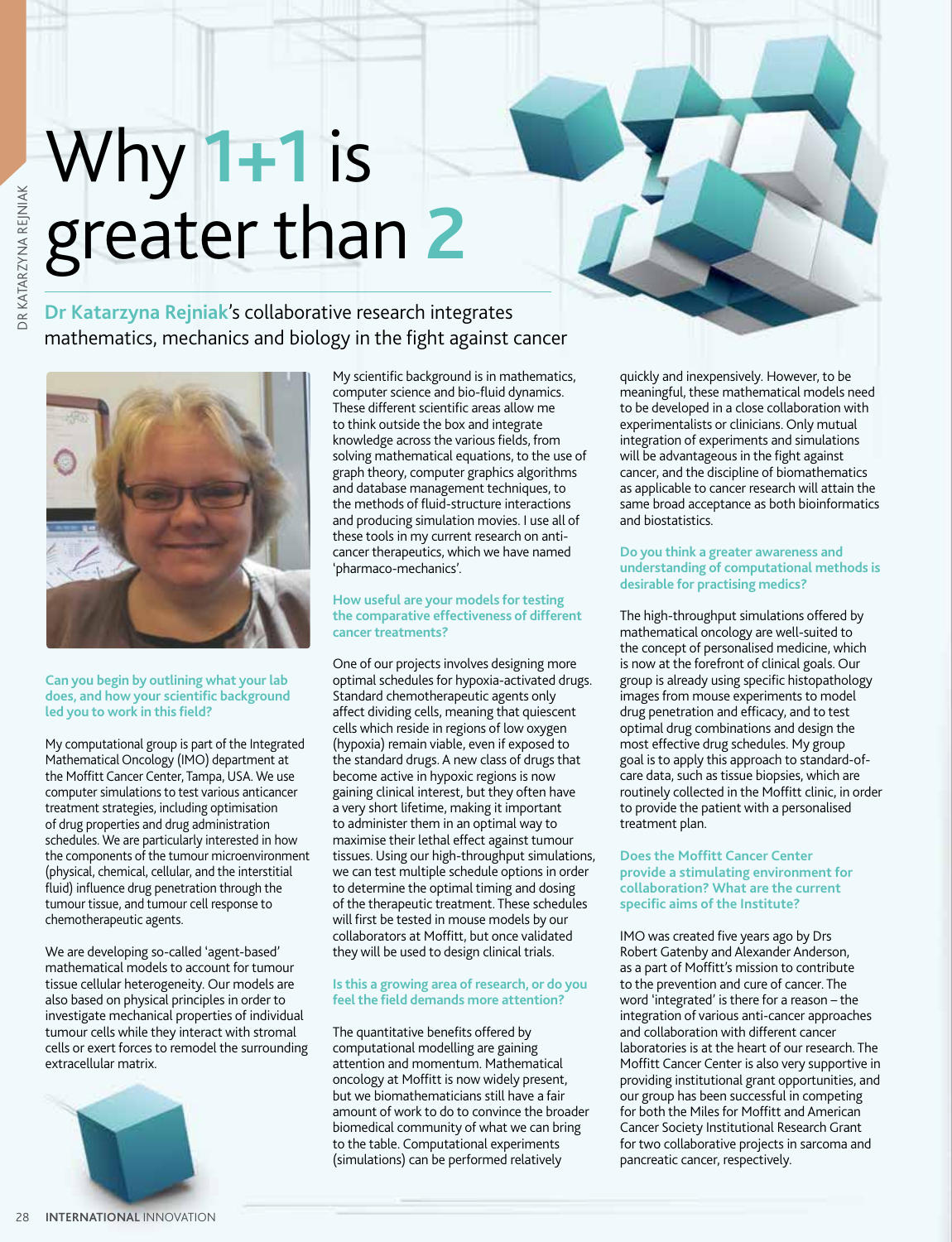## Crunching cancer with **digital drugs**

Florida's **Moffitt Cancer Center** is home to an exciting collaborative research project that is using computational modelling to simulate tumour development and the dynamics of anticancer agents

**AROUND 200 HUMAN** cancers are known to exist, the causes of which are complex and diverse. While some cancers are benign, the invasive, malignant varieties account for an annual global mortality rate of approximately 8 million people – and this figure is growing. Characterised by unregulated cell division, the origins of cancer can be inherited or acquired and risk factors include diet, smoking and environmental pollutants. Recent years have welcomed exciting breakthroughs both in preventative strategies and the efficacy of existing therapeutics, and while a cure is, for the moment, beyond reach, the creative thinking that characterises various research projects around the globe is bringing fresh hope to millions.

Systemic chemotherapy is one of the main anticancer treatments used for most kinds of tumours that are clinically diagnosed. The efficacy of these drugs, however, can be hampered by the physicality of tissue structures which often impede the transport of therapeutic agents to tumour cells in sufficient quantities.



The microPD model for testing optimal administration schedules of drugs supplied through the vasculature (red) and their impact on a growing tumour (individual tumour cells: grey; proliferating cells: green).

This means that drugs that work well *in vitro*  sometimes fail at clinical trial when confronted with the complexities of interstitial transport within the tumour microenvironment. However, researchers now believe that at least part of the solution may be found by using computer modelling to simulate the biophysical properties of tumour tissue, interstitial transport, drug properties and interstitial fluid flow, among others. These simulations are helping to improve knowledge of the dynamics of these complex interactions, creating opportunities to test tumour emergence and growth scenarios, as well as various types of therapy, *in silico*.

## **INTEGRATED MODELS**

The Integrated Mathematical Oncology (IMO) Department at the Moffitt Cancer Center in Tampa, Florida, USA, is a vibrant environment that brings together scientists from diverse backgrounds and nurtures a broad range of cross-disciplinary projects oriented on employing mathematical models to understand tumour development and design new anticancer strategies. Based at the Center, Dr Katarzyna Rejniak is involved with computational modelling of tumour initiation, progression and treatment – a project integrating mathematics, mechanics and biology in the fight against cancer. Rejniak has developed a computational model known as IBCell (the immersed boundary cell method), which can accurately represent the structure of various soft tissues and the mechanical transformations that occur during their normal development and maintenance, as well as the aberrations that lead to cancers. "*In silico* simulations are well suited for exploring numerous combinations of model parameters which can be varied simultaneously in a controlled manner over a wide range of values," she outlines. "We can explore the whole spectrum of possible simulation results and identify factors which contribute significantly to a given problem."

 $\left(\begin{smallmatrix} \mathcal{B} & \mathcal{E} \ \mathcal{B} & \mathcal{B} \end{smallmatrix}\right)$ 

Due to technical challenges and expense, broadly screening such a range of experimental conditions is rarely possible in laboratory experiments, but computer models enable hundreds of simulations, each with different cellular features, environmental factors and treatment protocols. IBCell has already been leveraged to simulate, for example, the development of epithelial cysts, ductal carcinomas and invasive tumours. It is a flexible model that can be adapted to represent the biomechanical properties of the particular tissue under investigation, and is particularly suitable for small tissue portions such as biopsy samples and experimental 2D and 3D cell cultures. Because the model is agent-based, each cell property can be individualised, allowing the researchers to track both intracellular changes and intercellular interactions. This versatility makes models such as IBCell ideal testing environments for patient-specific treatments.

#### **BETTER THERAPEUTIC TRANSPORT**

To understand the complexity of tumour progression and response to treatments, the *in silico* models are developed gradually, but it is relatively easy to incorporate new intracellular or extracellular features. The team is currently working on integrating additional microenvironmental factors into its models, such as extracellular matrix fibril structure, as well as including various metabolic profiles using tissue histology and immunohistochemical staining. Of particular interest is the construction of models of drug penetration within the human body. It is hoped this will lead to higher success rates when testing cancer drugs in clinical trials, as drugs that are potent in cell-culture assays do not always prove as successful in the clinic. Rejniak's group is in the process of developing a suite of pharmacodynamics models (called microPD) which investigate how various drug or biomarker molecules transverse tumour tissue. "Our biomechanical models can help determine properties of therapeutic compounds which